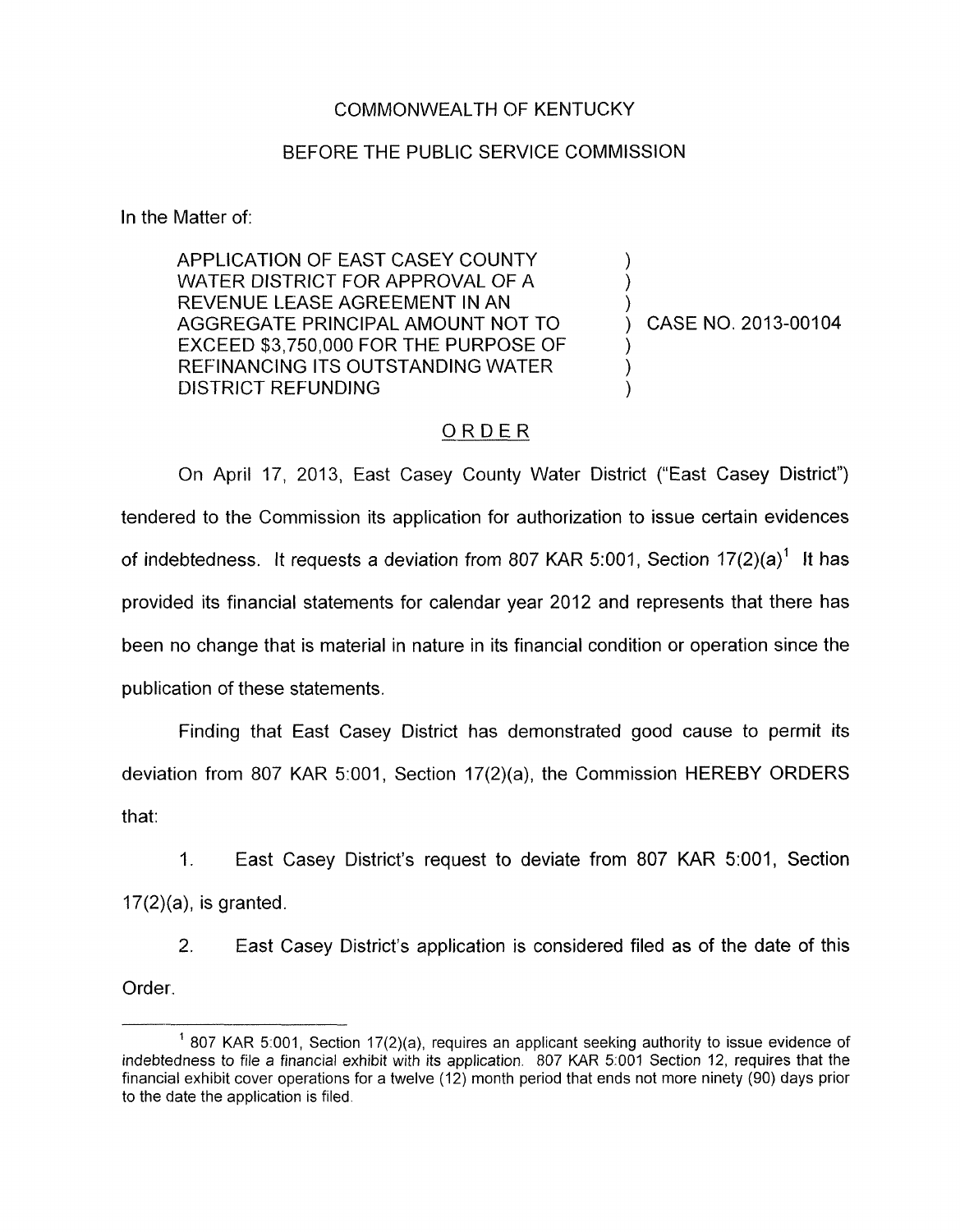3. Nothing contained in this Order shall preclude the Commission from requiring the production of information regarding East Casey District's financial condition or operations since December 31, 2012.

By the Commission



 $ATTE$ *Director* 

Case No. 2013-00104